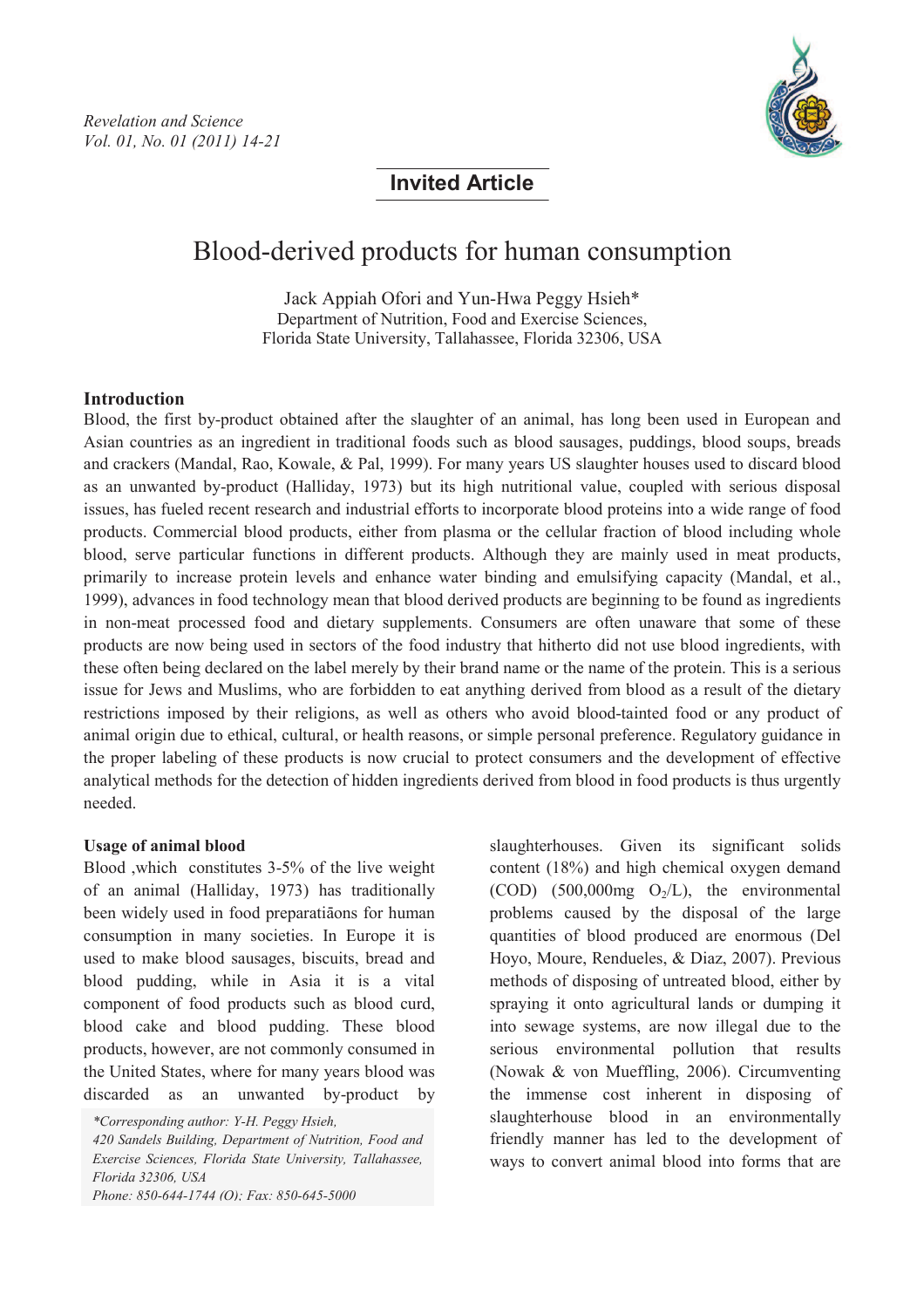useful as ingredients in both human food and animal feed.

The unique nutritional and functional qualities of blood and its derived products have also contributed to their increasing usage as food ingredients. Typically, bovine blood consists of 80.9% water, 17.3% protein, 0.23% lipid, 0.07% carbohydrate, and 0.62% minerals (Duarte, Carvalho Simoes, & Sgarbieri, 1999). Not only is it a high protein by-product, but its proteins have desirable functional properties, including binding, foaming and emulsifying capabilities. The bulk of the slaughterhouse blood produced is now utilized by the food industry, mainly as a gelling agent and as a natural colorant. Hemoglobin, which is present in the red blood cells, accounts for more than 50% of the total proteins present (X.Q. Liu, Yonekura, Tsutsumi, & Yoh Sano, 1996). The high iron content of blood, coupled with the high absorption of heme iron compared to non-heme iron, is particularly useful for food based strategies designed to combat iron deficiency anemia (IDA), a major global malnutrition problem (Kikafunda & Sserumaga, 2005; Walter, et al., 1993). Hence, efforts to fully utilize blood through the recovery of its proteins are both necessary and justified not only because of the environmental benefits that ensue, but also its potential nutritional, functional and economical benefits. The food industry currently uses about 30% of the slaughterhouse blood produced (Gatnau, Polo, & Robert, 2001). The United States Meat Inspection Act approves the use of blood in food provided that it is obtained by bleeding an animal that has been inspected and passed for human consumption as meat (9CFR 310.20). The remainder of the blood produced is utilized by the pet food, livestock, agriculture, pharmaceutical, medical, diagnostic and paper **industries** 

### **Blood and blood products used in food**

Because of the many benefits that are derived from utilizing blood products as food ingredients, a number of such products are available on the market to serve specific functions. Blood is made up of two fractions, namely the cellular fraction comprising the red blood cells, white blood cells and platelets and the plasma fraction, with the former suspended in the latter. Blood and blood products are obtained mostly from bovine and porcine sources, as the use of blood from other species is generally not practicable (Karasz, Andersen, & Pollman, 1976). These products are either derived from whole blood, the plasma fraction, the cellular fraction or from proteins isolated either from the plasma or cellular fraction.

### *Plasma and derived products*

Plasma contains about 7.9% protein, consisting principally of immunoglobulins (4.2%), albumins (3.3%) and fibrinogen (0.4%) (Howell & Lawrie, 1983). Of the two blood fractions (plasma and cellular), plasma and the products derived therefrom are more widely used in the food industry because of their neutral taste and lack of the dark color typical of the cellular fraction. In the meat industry, however, the predominant role of plasma products is as a binder because of their ability to form gels upon heating. For example, the plasma proteins fibrinogen and thrombin are selectively cryo-precipitated from plasma and used as a natural binder in whole muscle processing. This product, patented by the Dutch company Harimex B.V., is sold commercially under the brand name Fibrimex® (Wanasundara, Pegg, & Shand, 2003). This restructuring process reduces waste by allowing the entire muscle as well as the trimmings (which would otherwise be used in the production of cheaper comminuted meat products) to be fully utilized (Flores, Boyle, & Kastner, 2007). Also, because Fibrimex® functions as a cold-set binder it can be applied to both chilled and raw meat products without compromising the product quality. Plasma and its derived products hold a special place in the food industry, as in addition to their use as binders plasma proteins are good emulsifiers and are thus frequently used in emulsified meat systems, where they serve as an abundant source of nutritionally beneficial protein (Mittal, 2005). They are also used as protein supplements and fat replacers in meat products such as sausages. Major muscle proteins like myosin have the ability to cross-link with plasma proteins, enhancing resistance to endogenous protease degradation. Thus, dried plasma is used as an inhibitor for endogenous proteases in surimi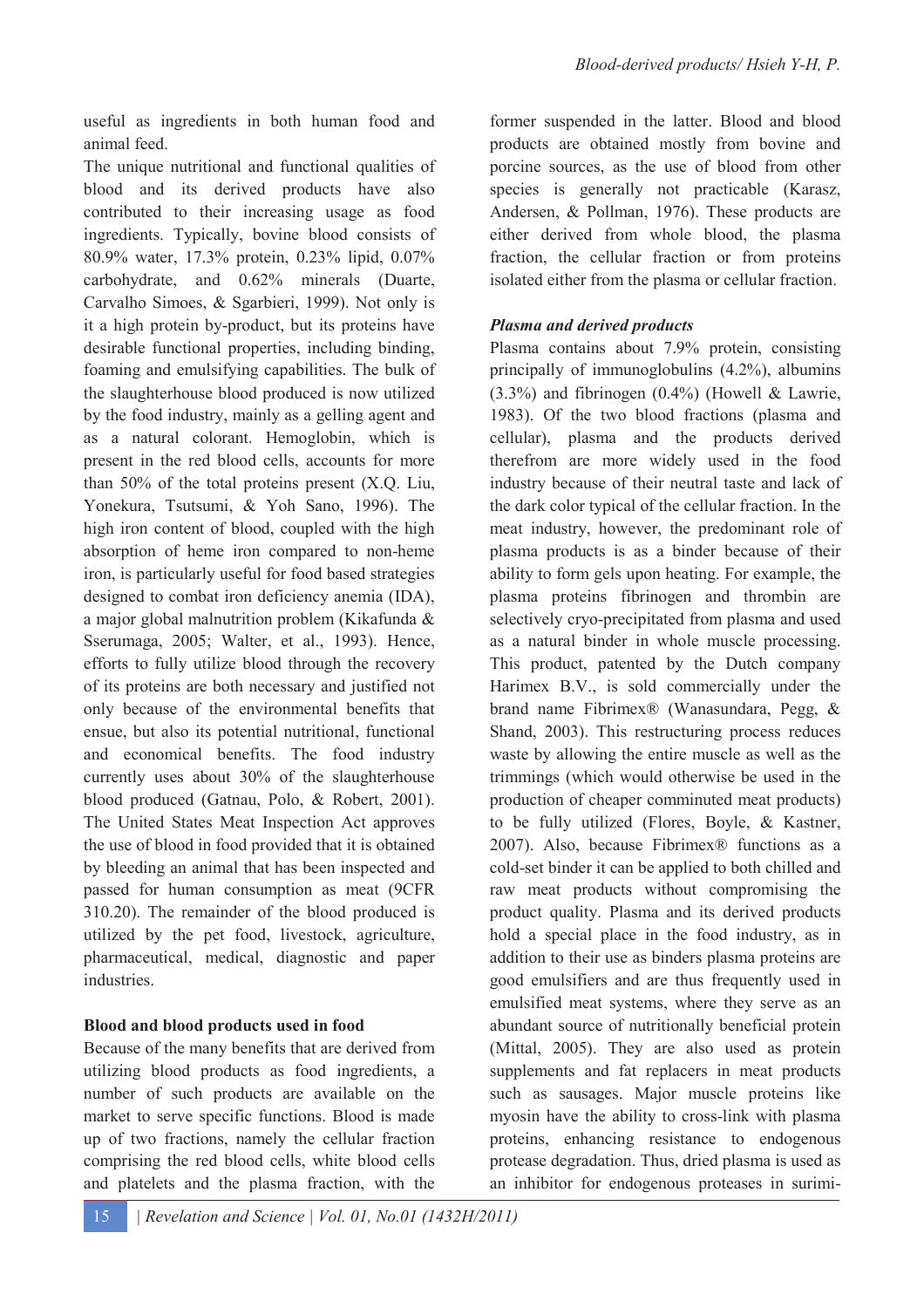type products made from certain species of fish in order to inhibit degradation by endogenous proteases (Viana, Silva, Delvivo, Bizzotto, & Silvestre, 2005; Wanasundara, et al., 2003).

Though plasma products are used mainly in the meat industry, they also find applications in other sectors of the food industry. For example, spraydried plasma can be used as an egg substitute in bakery products because of the foaming and leavening properties of blood plasma proteins (Ockerman & Hansen, 2000; Raeker & Johnson, 1995). Substituting spray-dried plasma for eggs only produces cakes with desirable qualities if the substitution is partial, but as egg products are among the more costly ingredients used in the bakery industry even partial substitution can reduce the product cost substantially (Raeker & Johnson, 1995). Pasta is another food that is widely consumed in many parts of the world. It is typically produced from durum wheat, which is both expensive and in short supply, necessitating its replacement with lower grade flour. Unfortunately this tends to be protein-deficient, so incorporating spray-dried blood plasma into biscuit flour, which is widely available and much cheaper, allows manufacturers to produce protein-rich pasta (Yousif, Cranston, & Deeth, 2003). A plasma product produced by Proliant Inc., IA, and sold under the brand name Immunolin® is also used as an active ingredient in dietary supplements to boost immune function (www. proliantinc.com/ health/ products/sports-nutrition.asp).

### *RBCs and derived products*

Separation of blood into its component fraction yields 52-70% plasma and 30-48% of RBCs (Ockerman & Hansen, 2000). However, the use of hemoglobin-containing blood products such as whole blood, red blood cells or hemoglobin as food ingredients has not been as popular as those products derived from plasma. This is primarily as a result of the heme component of hemoglobin, the major protein in RBCs (and whole blood), which imparts an undesirable dark color, odor and metallic taste to the final product (Duarte, et al., 1999; X. Q. Liu, Yonekura, Tsutsumi, & Sano, 1996). Their use is restricted also for reasons of hygiene as the cellular fraction was thought to

have a higher microbial load, though this has now been disproved (Nowak & von Mueffling, 2006). Probably due to these undesirable characteristics, RBC concentrates have been banned from the food chain in Germany (Nowak, Heise, Tarnowski, & Von Mueffling, 2007). Despite the predominance of plasma-derived products compared to RBCderived products, RBC and derived products are used to some extent in the food industry, although they are mainly found in the meat industry as a natural color enhancer in sausage type products (Heinz & Hautzinger, 2007). Compared to plasma derived products, the amount that is used is limited in order to avoid jeopardizing the sensory qualities of the final product; in meat products, their usage is usually restricted to 0.5 to 2% of the product (Slinde & Martens, 1982).

 Disposing of the cellular fraction of blood plasma through proper treatment involves considerable cost as disposing of it untreated into sewage and onto agricultural lands is forbidden by law. A valuable source of protein and iron (as heme iron) is also lost if the cellular fraction is not utilized. This has therefore led to efforts to fully utilize the cellular fraction to reduce costs, take advantage of its nutritional value, and avoid the soil and water pollution associated with its disposal. Accordingly, a number of methods have been developed to remove hemoglobin from red blood cells in order to produce the end product known in the industry as "globin" or "decolorized blood", thus making it more useful as a food ingredient. The heme pigment can be removed by extraction with acidified acetone (Tybor, Dill, & Landmann, 1975); by absorption on agents such as carboxy methyl cellulose (Duarte, et al., 1999; Sato, Hayakawa, & Hayakawa, 1981), sodium carboxy methyl cellulose (Autio, Kando, & Kiesvaara, 1984; Yang & Lin, 1996) and sodium alginate (Hayakawa, Matsuura, Nakamura, & Sato, 1986); or by enzymatic hydrolysis (Houlier, 1986). Further processing methods have been devised to produce globin that improves the taste and also have a whiter appearance (Gómez-Juárez, Castellanos, Ponce-Noyola, Calderón, & Figueroa, 199). Globin, which exhibits good foaming, emulsifying, heat-induced gelation and water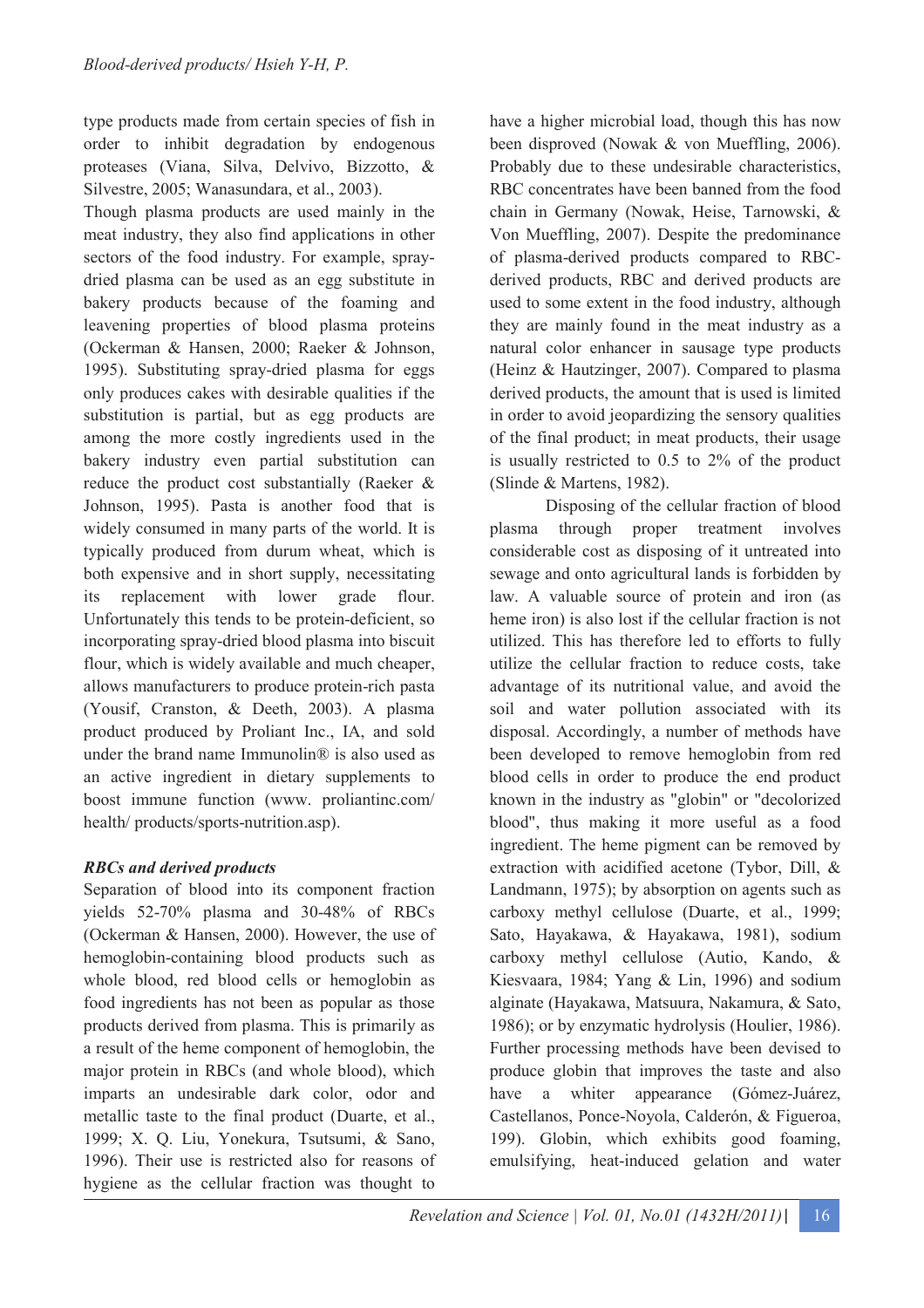binding capacity, can also be used to replace fat in meat products (Viana, et al., 2005).

 Other research has been undertaken to ensure the full utilization of hemoglobincontaining fractions, enabling manufacturers to redeem valuable protein and iron constituents that would otherwise be lost. One example of these proteins that are derived from red blood cells is heme iron polypeptide (HIP), a soluble heme moiety with an attached polypeptide obtained by the enzymatic digestion of bovine hemoglobin. HIP is commercially available in the US and is sold under the brand name Proferrin (http://www.proferrin.com/index.php). Studies have shown that supplementing with HIP produces a better iron status by improving iron absorption and enhancing storage (serum ferritin levels) compared to iron salts (Nissenson, et al., 2003). Another example is cooked cured meat product (CCMP), dinitrosyl ferrohemochrome. CCMP is a product synthesized from bovine RBCs for its potential to be used as a meat curing agent (Shahidi & Pegg, 1991; Shahidi, Rubin, Diosday, & Wood, 1985). Traditionally, nitrite is used as a meat curing agent, imparting a characteristic pink color and unique flavor and acting as an antioxidant and antimicrobial agent (Stevanovic & Sentjurc, 2000). However, concerns have arisen due to its potential reaction with amino acids or amines present in the meat, which could lead to the formation of carcinogenic N-nitroso compounds such as N-nitrosoamines. CCMP, which could be a suitable alternative, can be manufactured through either a direct or indirect process (Shahidi, et al., 1985) involving a hemin [iron-containing porphyrin, with iron present in the ferric state  $(Fe^{3+})$ ] intermediate. Hemin (or heme) is first isolated from RBCs by treatment with acetic acid or acidified acetone to separate the protein portion from the hemin. The recovered hemin crystals are treated with a cocktail of reducing agents and then nitric oxide is introduced into the solution to produce the CCMP, which precipitates out of solution as a result of the reduction in the pH of the medium (Pegg & Shahidi 1997).

## *The need to avoid consuming blood-derived products*

There are groups of individuals in the population, particularly Jews and Muslims, who are required by their religious laws to eat foods that are kosher and halal, respectively. Kosher, which means fit or proper for consumption, is defined by Biblical laws that are enshrined in the original five books of the Bible known as the Torah. Halal foods refer to foods that are lawful or permitted to be eaten by Muslims and are prescribed in the Qur'an. Observant Jews or Muslims must follow these dietary laws, which are considered divine orders; failure to comply will result in divine retribution. Both kosher and halal dietary laws clearly prohibit the consumption of blood, but this prohibition arises from different philosophies. The halal dietary laws are believed to be health inspired, so halal forbids the consumption of blood as it is believed that blood drained from an animal contains harmful microorganisms, toxins and harmful products of metabolism. In contrast, practicing Jews are barred from eating blood as blood is thought to be synonymous with life (Eliasi & Dwyer, 2002). Accordingly, the method given for slaughtering animals according to both the kosher and halal dietary laws is geared towards ensuring that the maximum amount of blood is drained from the carcass.

 Individual consumers may also need to avoid consuming blood products because of allergy to blood proteins such as serum albumin and IgG. Bovine serum albumin (BSA), represents the most abundant (50-60%) protein present in the plasma fraction of bovine blood (Davila, Pares, Cuvelier, & Relkin, 2007). BSA is also present in beef and cow's milk and has been implicated in allergic reactions to milk (Goldman, Anderson, et al., 1963; Goldman, Sellars, et al., 1963; Martelli, De Chiara, Corvo, Restani, & Fiocchi, 2002; Wal, 2002) and also to beef (Fiocchi, Restani, & Riva, 2000; Fiocchi, et al., 1995; Han, Matsuno, Ito, Ikeucht, & Suzuki, 2000; Kanny, de Hauteclocque, & Moneret-Vautrin, 1998; Takahata, et al., 2000). Immunoglobulin G, a protein present in both blood and milk has also been reported to be an allergen in cases of meat (Ayuso, et al., 2000) and milk allergy (Maeda, Morikawa, Tokuyama, &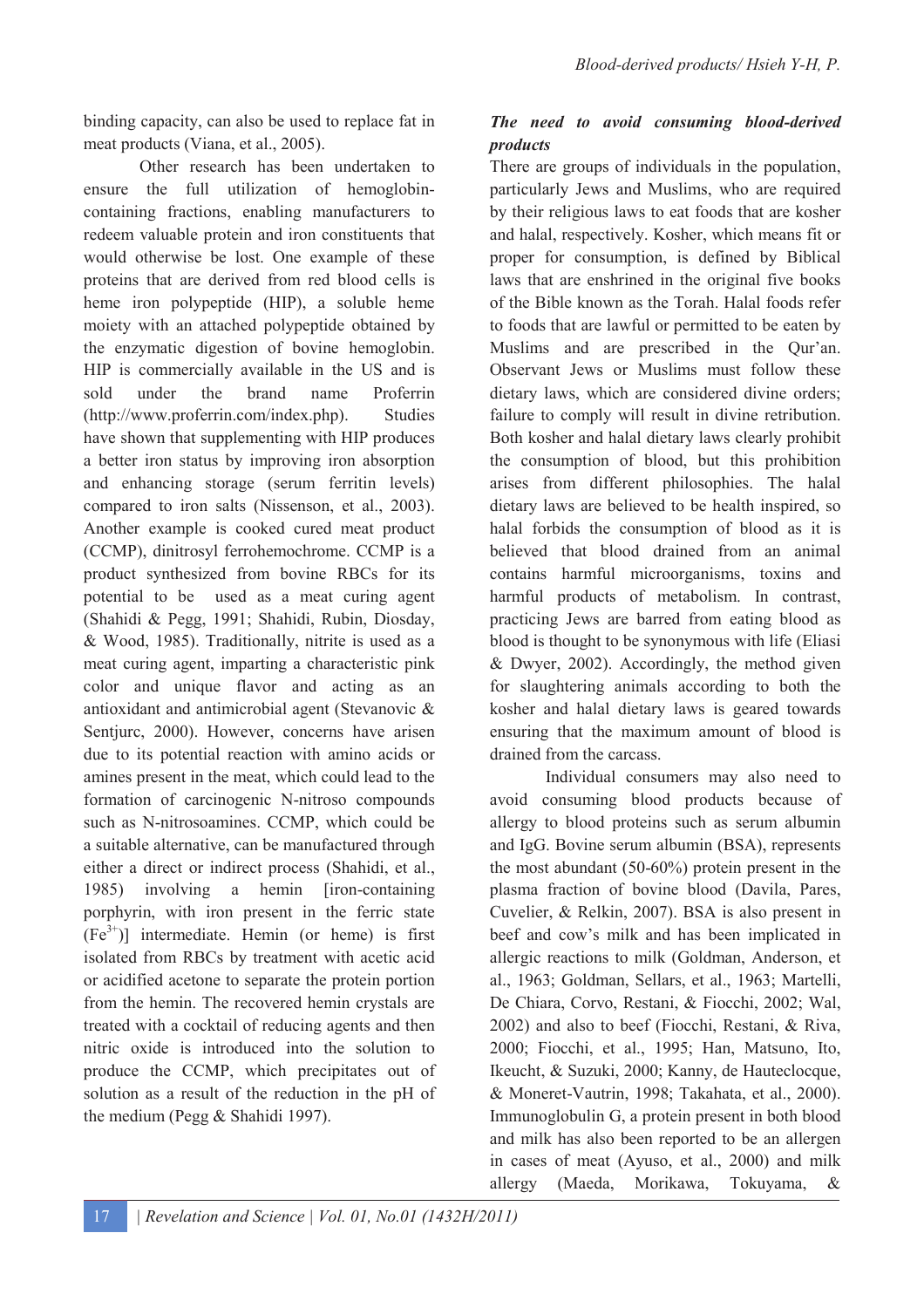Kuroume, 1993). Others, such as the Seventh Day Adventists, vegetarians and vegans, choose not to eat any animal product or animal blood for a variety of reasons, including religion, personal preference, animal rights, health, and the environmental benefits that derive from eating plants. Yet other people avoid consuming blood products because of their belief that blood contains harmful microorganisms and toxic metabolites that renders them unsafe for consumption.

### **Protecting consumer interests**

According to the Pew Forum on Religion and Public Life, there are 1.57 billion Muslims in the world today, representing about 23% of the estimated global population of 6.8 billion (http://pewforum.org/uploadedfiles/Orphan\_Migra ted\_Content/Muslimpopulation.pdf). The world market for halal foods is valued at \$635 billion per year and demand is increasing in North America (US and Canada), Southeast Asia, Middle East, Europe, North Africa and Australia (http://www.ifanca.org/newsletter/2010\_09.htm). Trade in halal products is reported to be the fastest growing food category in the world (Riaz, 2010). Sales for kosher foods have also risen by about 15% annually over the past decade, although Jews constitute only 20% of the kosher market (Kotz, 2008). Non-Muslims and non-Jews also patronize kosher and halal foods as they have gained global recognition as being both safe and hygienic. There is thus a huge economic incentive for food manufacturers to meet the needs of these consumers. The increase in popularity of kosher and halal foods has, however, created a favorable environment for both deliberate and inadvertent labeling of products that actually violate the respective dietary laws as being kosher or halal. Also, in countries such as India it is estimated that about 35% of the population are vegetarians and have been for many generations, while in the western world the number of vegetarians continues to increase rapidly. Revealing the presence of hitherto undeclared or hidden food ingredients derived from animal blood is therefore of interest to a large sector of the population.

 As a myriad of products derived either from the plasma or cellular fraction of animal

blood is becoming commercially available for use in processed food, it is not always clear to consumers that they are of blood origin because generally these blood ingredient products are referred to by their brand names. For example, two dietary products, Daily Immune Defense and Schiff ImmunAssure, both of which contain immunolin® as the active ingredient, lack any indication on the label that immunolin® is in fact derived from bovine blood. Better labeling is therefore vital to protect the interests of those consumers who should avoid such products and also to deter rogue manufacturers who may be tempted to use such products fraudulently.As the use of these blood products continues to increase, effective methods for the detection of their presence in dietary products are also needed.

In order to enforce the food labeling laws, a number of methods have been developed to detect blood and derived products in food as a regulatory tool to address various consumer concerns. Most of these methods have focused on their detection in meat as the meat industry is the greatest user of these products. Spectrophotometric methods based on hemoglobin as the analyte have been developed to detect added blood in raw ground beef (Karasz, et al., 1976; Maxstadt & Pollman, 1980). The Kjeldahl method has also been appropriated to estimate the amount of hemoglobin (and hence blood) in meat products (Bjarno, 1981). Ultra-thin layer isoelectric focusing (Bauer & Stachelberger, 1984) and immunoassay (Otto & Sinell, 1989) have also been developed to detect plasma in meat products. A liquid chromatography tandem mass spectrometric (LC-MS/MS) method based on the detection of fibrinopeptides has also been developed to detect the presence of a commercial bovine (Grundy, et al., 2007) and porcine (Grundy, et al., 2008) plasma-derived food binding agent, Fibrimex®, in food products. Collectively, these methods suffer several drawbacks including being ineffective against heat-treated samples, unable to distinguish between residual blood and added blood, and inaccurate. Recently a panel of monoclonal antibodies (MAbs) which recognize different thermal-stable blood proteins were developed in our laboratories for the detection of different blood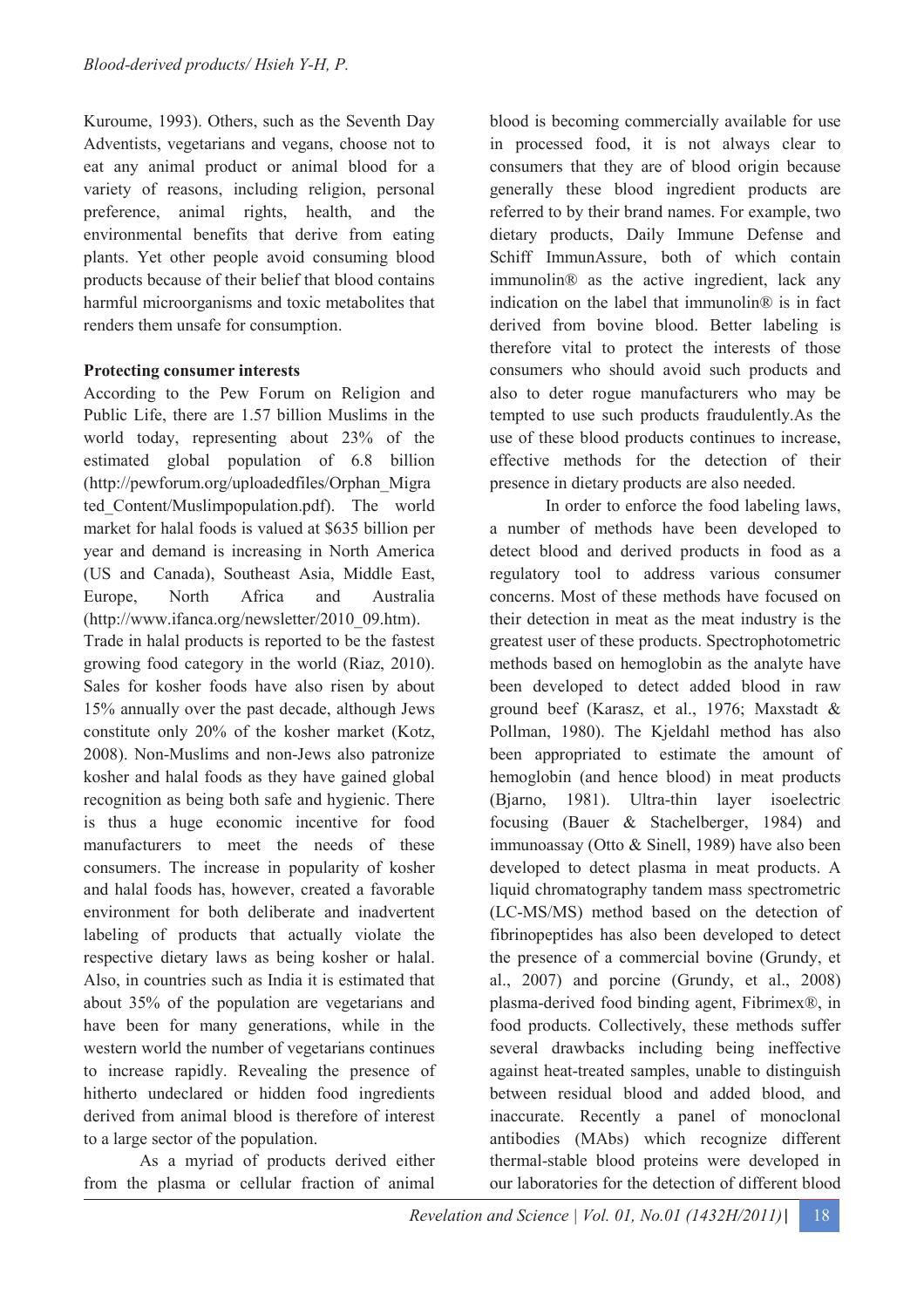proteins in both raw and processed materials (Hsieh and others 2007). Subsequently, a sandwich enzyme-linked immunosorbent assay (ELISA) using MAbs 3D6 and 6G12 which recognizes a 60kDa serum protein in bovine blood (Ofori & Hsieh, 2007) and a competitive ELISA using MAb 1H9 recognizing a 12kDa cellular protein in ruminant blood (Rao & Hsieh, 2008) have been developed. These two immunoassays overcome the afore-mentioned problems associated with other methods and were initially developed to monitor the presence of added bovine blood material in animal feed for the surveillance of prion diseases such as bovine spongiform encephalopathy. Further testing against a number of commercial food protein ingredients derived from whole blood, plasma and cellular proteins has shown the sandwich and competitive ELISAs to be also effective in the detection and quantification of trace amount of these blood proteins in either raw or processed food matrices (unpublished data). Using these two complementary assays, one for the detection of the plasma proteins and the other for the cellular proteins, to effectively monitor the presence of either plasma or RBC-derived proteins in a wide range of foods has become possible.

### **Conclusions**

 In the past, efficient and broader utilization of blood has been hampered by technical problems such as the lack of equipment to hygienically collect the blood, the short shelf life of blood, and the organoleptically unacceptable characteristics of many blood products. Advances in modern technology have surmounted these problems, however, bringing to the market a variety of blood products for use as ingredients in dietary products. Eliminating a sizeable pollution hazard and preventing the loss of a valuable protein source have combined to encourage efforts to better utilize blood and its derived products in the food chain. Notwithstanding these benefits, there remains a need for a way to monitor the use of these products in food for the protection of those who should avoid blood-tainted foods for religious, cultural, ethical or health reasons. Suitable methods that can be used by both regulators and manufacturers to detect the presence

of blood ingredients in foods are vital in order to guarantee the quality of food products and compliance with food labeling laws. The natural tendency for unscrupulous manufacturers to use these inexpensive blood products in dietary products to achieve economic gains only underlines the need for effective analytical methods. Regulatory guidance specifying appropriate labeling for foodstuffs that addresses these issues would serve to boost consumers' confidence in their food choices. Government, academic and industrial scientists should work together to achieve this goal.

### **References**

- Autio, K., Kando, S., & Kiesvaara, M. (1984). The effect of processing method on the functional behavior of globin protein. *Journal of Food Science 49*(2), 369-370.
- Ayuso, R., Lehrer, S. B., Lopez, M., Reese, G., Ibanez, M. D., Esteban, M. M., et al. (2000). Identification of bovine IgG as a major cross-reactive vertebrate meat allergen. *Allergy, 55*(4), 348-354.
- Bauer, F., & Stachelberger, H. (1984). [Detection of blood plasma in heat-treated meat products by ultrathin-layer isoelectric focusing]. *Z Lebensm Unters Forsch 178*(2), 86- 89.
- Bjarno, O. C. (1981). Multicomponent Analysis of Meat-Products. *Journal of the Association of Official Analytical Chemists, 64*(6), 1392-1396.
- Davila, E., Pares, D., Cuvelier, G., & Relkin, P. (2007). Heatinduced gelation of porcine blood plasma proteins as affected by pH. *Meat Science, 76*(2), 216-225.
- Del Hoyo, P., Moure, F., Rendueles, M., & Diaz, M. (2007). Demineralization of animal blood plasma by ion exchange and ultrafiltration. *Meat Science, 76*(3), 402-410.
- Duarte, R. T., Carvalho Simoes, M. C., & Sgarbieri, V. C. (1999). Bovine blood components: fractionation, composition, and nutritive value. *J Agric Food Chem, 47*(1), 231-236.
- Eliasi, J. R., & Dwyer, J. T. (2002). Kosher and Halal: Religious observances affecting dietary intakes. *Journal of the American Dietetic Association, 102*(7), 911-913.
- Fiocchi, A., Restani, P., & Riva, E. (2000). Beef allergy in children. *Nutrition, 16*(6), 454-457.
- Fiocchi, A., Restani, P., Riva, E., Qualizza, R., Bruni, P., Restelli, A. R., et al. (1995). Meat Allergy .1. Specific Ige to Bsa and Osa in Atopic, Beef Sensitive Children. *Journal of the American College of Nutrition, 14*(3), 239-244.
- Flores, N. C., Boyle, E. A. E., & Kastner, C. L. (2007). Instrumental and consumer evaluation of pork restructured with activa<sup>TM</sup> or with fibrimex<sup>TM</sup> formulated with and without phosphate. *Food Science and Technology 40*(1), 179-185.
- Gatnau, R., Polo, J., & Robert, E. (2001). Plasma protein antimicrobial substitution at negligible risk. In B. J. (Ed.), *Feed manufacturing in the Mediterranean region. Improving safety: From feed to food* (Vol. 54, pp. 141-150). Zaragoza: CIHEAM-IAMZ.
- Goldman, A. S., Anderson, D. W., Jr., Sellers, W. A., Saperstein, S., Kniker, W. T., & Halpern, S. R. (1963). Milk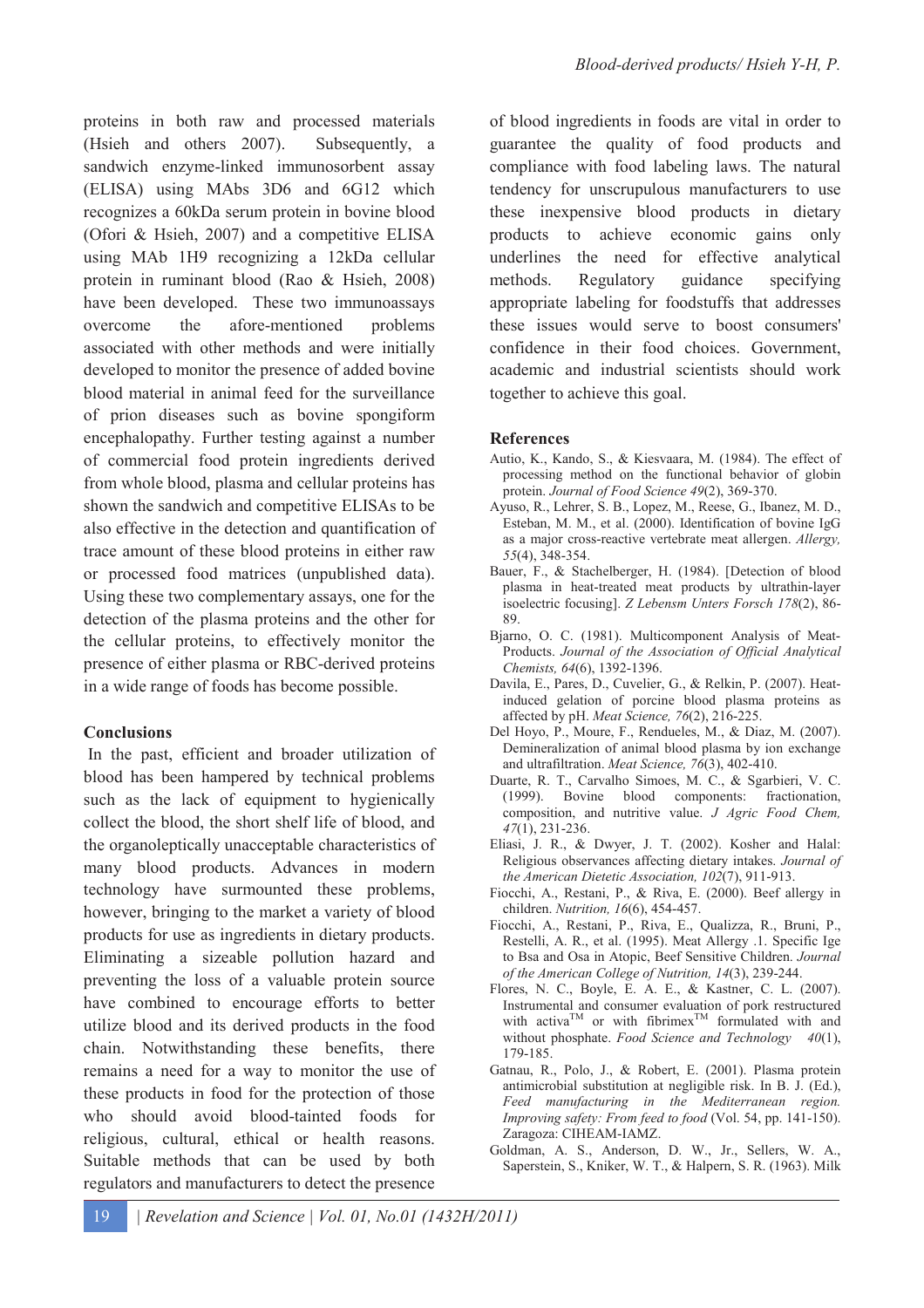Allergy. I. Oral Challenge with Milk and Isolated Milk Proteins in Allergic Children. *Pediatrics, 32*, 425-443.

- Goldman, A. S., Sellars, W. A., Halpern, S. R., Anderson, D. W., Jr., Furlow, T. E., & Johnson, C. H., Jr. (1963). Milk Allergy. Ii. Skin Testing of Allergic and Normal Children with Purified Milk Proteins. *Pediatrics, 32*, 572-579.
- Gómez-Juárez, C., Castellanos, R., Ponce-Noyola, T., Calderón, V., & Figueroa, J. (199). Protein recovery from slaughterhouse wastes. *Bioresource Technology, 70*(2), 129-133.
- Grundy, H. H., Reece, P., Sykes, M. D., Clough, J. A., Audsley, N., & Stones, R. (2007). Screening method for the addition of bovine blood-based binding agents to food using liquid chromatography triple quadrupole mass spectrometry. *Rapid Commun Mass Spectrom, 21*(18), 2919-2925.
- Grundy, H. H., Reece, P., Sykes, M. D., Clough, J. A., Audsley, N., & Stones, R. (2008). Method to screen for the addition of porcine blood-based binding products to foods using liquid chromatography/triple quadrupole mass spectrometry. *Rapid Commun Mass Spectrom, 22*(12), 2006-2008.
- Halliday, D. A. (1973). Blood A source of proteins. *Process Biochemistry, 8*, 15-17.
- Han, G. D., Matsuno, M., Ito, G., Ikeucht, Y., & Suzuki, A. (2000). Meat allergy: investigation of potential allergenic proteins in beef. *Biosci Biotechnol Biochem, 64*(9), 1887- 1895.
- Hayakawa, S., Matsuura, Y., Nakamura, R., & Sato, Y. (1986). Effect of Heat Treatment on Preparation of Colorless Globin from Bovine Hemoglobin Using Soluble Carboxymethyl Cellulose *Journal of Food Science, 51*(3), 786-796.
- Heinz, G., & Hautzinger, P. (2007). Meat processing technology for small- to medium-scale producerspp. 195- 224). Available from ftp://ftp.fao.org/docrep/fao/010/ai407e/ai407e07.pdf
- Houlier, B. (1986). A process of discolouration of slaughter house blood: some technical and economical results. *Proceedings of 32nd European meeting of meat research workers, Ghent, Belgium*, 91-94.
- Howell, N. K., & Lawrie, R. A. (1983). Functional aspects of blood plasma proteins. I. Separation and characterization. *Journal of Food Technology, 18*, 747-762.
- Kanny, G., de Hauteclocque, C., & Moneret-Vautrin, D. A. (1998). Food anaphylaxis to bovine serum albumin. *Journal of Allergy and Clinical Immunology, 101*(1), 137-139.
- Karasz, A. B., Andersen, R., & Pollman, R. (1976). Determination of added blood in ground beef. *J Assoc Off Anal Chem, 59*(6), 1240-1243.
- Kikafunda, J. K., & Sserumaga, P. (2005). Production and use of a shelf-stable bovine blood powder for food fortification as a food-based strategy to combat iron deficiency anaemia in sub-saharan Africa. *African journal of food agriculture nutrition and development 5*(1), 1-18.
- Kotz, D. (2008). New taste for kosher foods. Safety is a selling point. *US News World Rep, 144*(3), 62, 64.
- Liu, X. Q., Yonekura, M., Tsutsumi, M., & Sano, Y. (1996). Physicochemical properties of aggregates of globin hydrolysates. *Journal of Agricultural and Food Chemistry, 44*(10), 2957-2961.
- Liu, X. Q., Yonekura, M., Tsutsumi, M., & Yoh Sano, Y. (1996). Physicochemical Properties of Aggregates of Globin Hydrolysates. *Journal of Agricultural and Food Chemistry, 44*(10), 2957-2961.
- Maeda, S., Morikawa, A., Tokuyama, K., & Kuroume, T. (1993). The concentration of bovine IgG in human breast

milk measured using different methods. *Acta Pædiatrica, 82*(s385), 1012 - 1016.

- Mandal, P. K., Rao, V. K., Kowale, B. N., & Pal, U. K. (1999). Utilization of slaughter house blood in human food. *Journal of Food Science and Technology-Mysore, 36*(2), 91-105.
- Martelli, A., De Chiara, A., Corvo, M., Restani, P., & Fiocchi, A. (2002). Beef allergy in children with cow's milk allergy; cow's milk allergy in children with beef allergy. *Annals of Allergy Asthma & Immunology, 89*(6), 38-43.
- Maxstadt, J. J., & Pollman, R. M. (1980). Spectrophotometric determination of sulfites, benzoates, sorbates, ascorbates, and added blood in ground beef: collaborative study. *J Assoc Off Anal Chem, 63*(3), 667-674.
- Mittal, G. S. (2005). Meat in emulsion type sausages An overview. *Journal of Food, Agriculture & Environment, 3*(2), 101-108.
- Nissenson, A. R., Berns, J. S., Sakiewicz, P., Ghaddar, S., Moore, G. M., Schleicher, R. B., et al. (2003). Clinical evaluation of heme iron polypeptide: sustaining a response to rHuEPO in hemodialysis patients. *Am J Kidney Dis, 42*(2), 325-330.
- Nowak, B., Heise, A., Tarnowski, N., & Von Mueffling, T. (2007). Microbiological and color aspects of cooked sausages made from a standardized porcine blood cell concentrate. *J Food Prot, 70*(5), 1181-1186.
- Nowak, B., & von Mueffling, T. (2006). Porcine blood cell concentrates for food products: hygiene, composition, and preservation. *J Food Prot, 69*(9), 2183-2192.
- Ockerman, H. W., & Hansen, C. L. (2000). Animal byproduct processing and utilization (pp. 79, 257-259, 325- 253). Lancaster Technomic Publishing company Inc.
- Ofori, J. A., & Hsieh, Y. H. (2007). Sandwich enzyme-linked immunosorbent assay for the detection of bovine blood in animal feed. *J Agric Food Chem, 55*(15), 5919-5924.
- Otto, W., & Sinell, H. J. (1989). [The influence of thermal load on the immunochemical detection of dried blood plasma supplements in meat mixtures]. *Berl Munch Tierarztl Wochenschr 102*(1), 14-18.
- Pegg, R. B., & Shahidi, F. (1997). Unraveling the chemical identity of meat pigments. *Critical Reviews in Food Science and Nutrition, 37*(6), 561-589.
- Raeker, M. O., & Johnson, L. A. (1995). Thermal and functional properties of bovine blood plasma and egg proteins. *Journal of Food Science, 60*(4), 685–690.
- Rao, Q., & Hsieh, Y. H. (2008). Competitive enzyme-linked immunosorbent assay for quantitative detection of bovine blood in heat-processed meat and feed. *J Food Prot, 71*(5), 1000-1006.
- Riaz, M. N. (2010). Title:Fundamentals of halal foods and certification: formulating products for the growing, massive halal market requires knowledge of processes and ingredient characteristics. Some basics are as follows. A link to a more detailed, ingredient-oriented audio presentation is also given. *Prepared foods 179*(1), 71-76.
- Sato, Y., Hayakawa, S., & Hayakawa, M. (1981). Preparation of blood globin through carboxymethyl cellulose chromatography *Journal of Food Technology, 16*, 81-91.
- Shahidi, F., & Pegg, R. B. (1991). Novel Synthesis of Cooked Cured-Meat Pigment *Journal of Food Science 56*(5), 1205- 1208.
- Shahidi, F., Rubin, L. J., Diosday, L. L., & Wood, D. F. (1985). Preparation of the Cooked Cured-Meat Pigment, Dinitrosyl Ferrohemochrome, from Hemin and Nitric Oxide *Journal of Food Science, 50*(1), 272-273.
- Slinde, E., & Martens, M. (1982). Changes in Sensory Properties of Sausages When Small Amounts of Blood